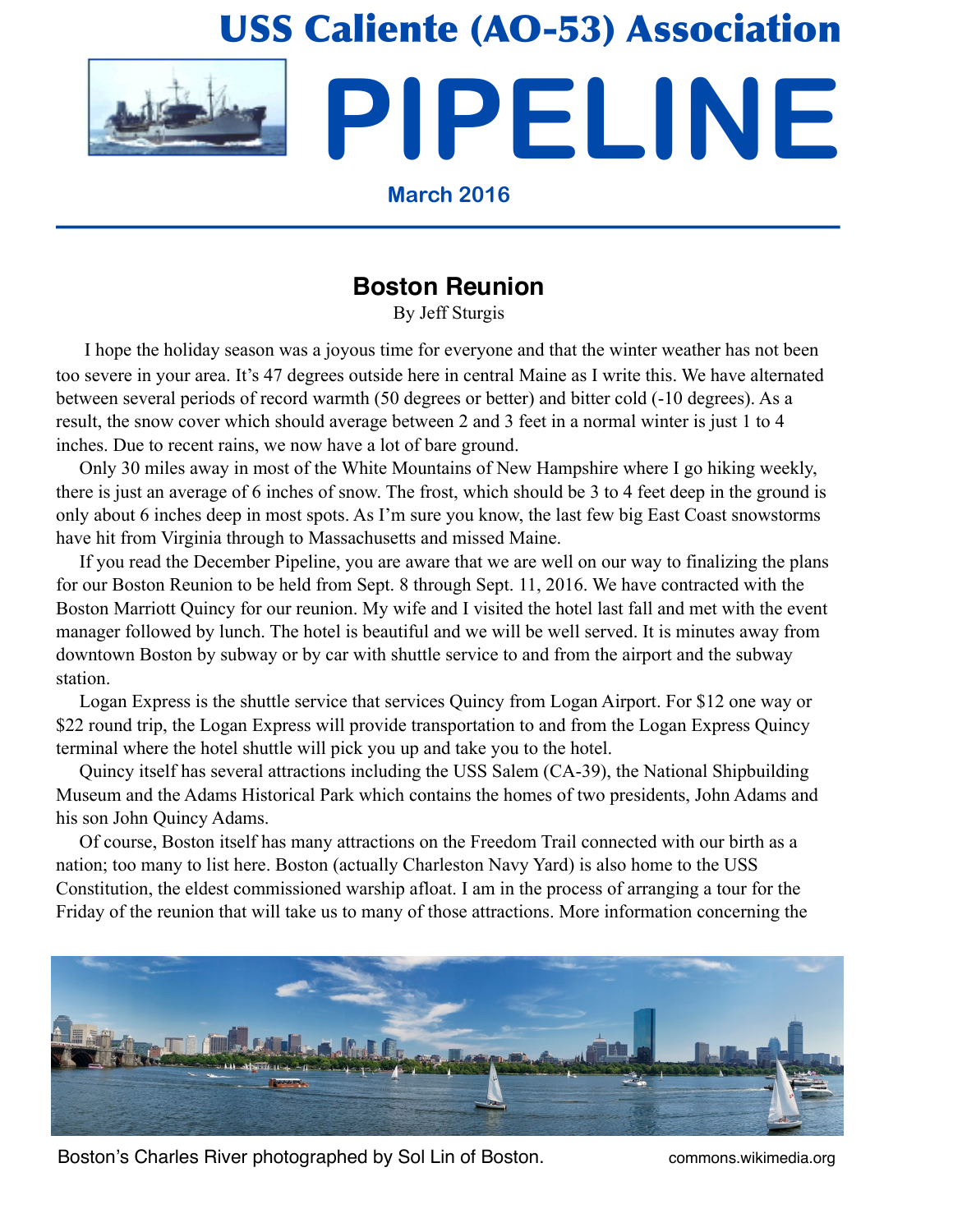tour route and the cost will follow as those plans are firmed up. If there are any "must sees" on your bucket list, don't hesitate to let me know and I'll try to accommodate the majority.

 We have a very favorable room rate for the Boston area, and I am confident that you will all be pleased with the quality of the hotel. Don't hesitate to "Google" the Boston Marriott Quincy or go to [www.marriott.com/hotels/travel/bosqu-boston-marriott-quincy/](http://www.marriott.com/hotels/travel/bosqu-boston-marriott-quincy/) on your computer and scan the hotel's website. Many thanks go to Pat Hurton as he has been an invaluable advisor as we set up this venue.

 So, mark the date on your calendar and make your reservations and get your registration forms in early. You might want to stay a few extra days and bring other family members with you to experience all the rich history the the Boston area has to offer. From the Freedom Trail in the downtown area, to the Lexington and Concord battlefields, to Plimouth Plantation there is enough history within a 30-mile radius to fill up your time. In addition, we will all have plenty of opportunity for fellowship and the telling of sea stories with our shipmates.

 Sue and I are excited to have the opportunity to welcome you to our native New England. We both graduated from Stoneham High School, just 13 miles north of Boston, so even though we are now Mainers, we both worked in Boston during our college years and spent most of our youth in the area. If you have any questions, please contact me (207-782-8232 or [jandssturgis@roadrunner.com\)](mailto:jandssturgis@roadrunner.com) and I will attempt to answer any questions you may have.

## **Taps**

 Capt. Robert Warren Jackson, commanding officer of the USS Caliente from 7 Dec. 1966 to 4 Apr. 1968, died 17 Feb 2016 in San Diego at age 95. Born in Los Angeles in 1920, He married Ethel Mary Signs of Philadelphia in 1944. She survives him as do his sons Ronald of San Diego and Wayne (Nancy) of Fredericksburg, Va.; six grandchildren and five great grandchildren.

 Captain Jack began his naval career during World War II as a fighter pilot. He participated in the invasion of Africa and was later based on Guadalcanal. He had a variety of land- and sea-based assignments during the war, including fighter pilot flight instructor. During the Korean War, he served two deployments aboard the USS Boxer (CV-21). Beginning in 1957, he began a series of staff and command assignments, before taking command of the Cal in 1966. His final assignment before retiring to La Jolla, CA, was commanding officer of the Naval Air Facility at



Sigonella, Sicily. For his service, Jackson received a Legion of Merit, Meritorious Service Medal, Distinguished Flying Cross, three Air Medals and a Presidential Unit Citation.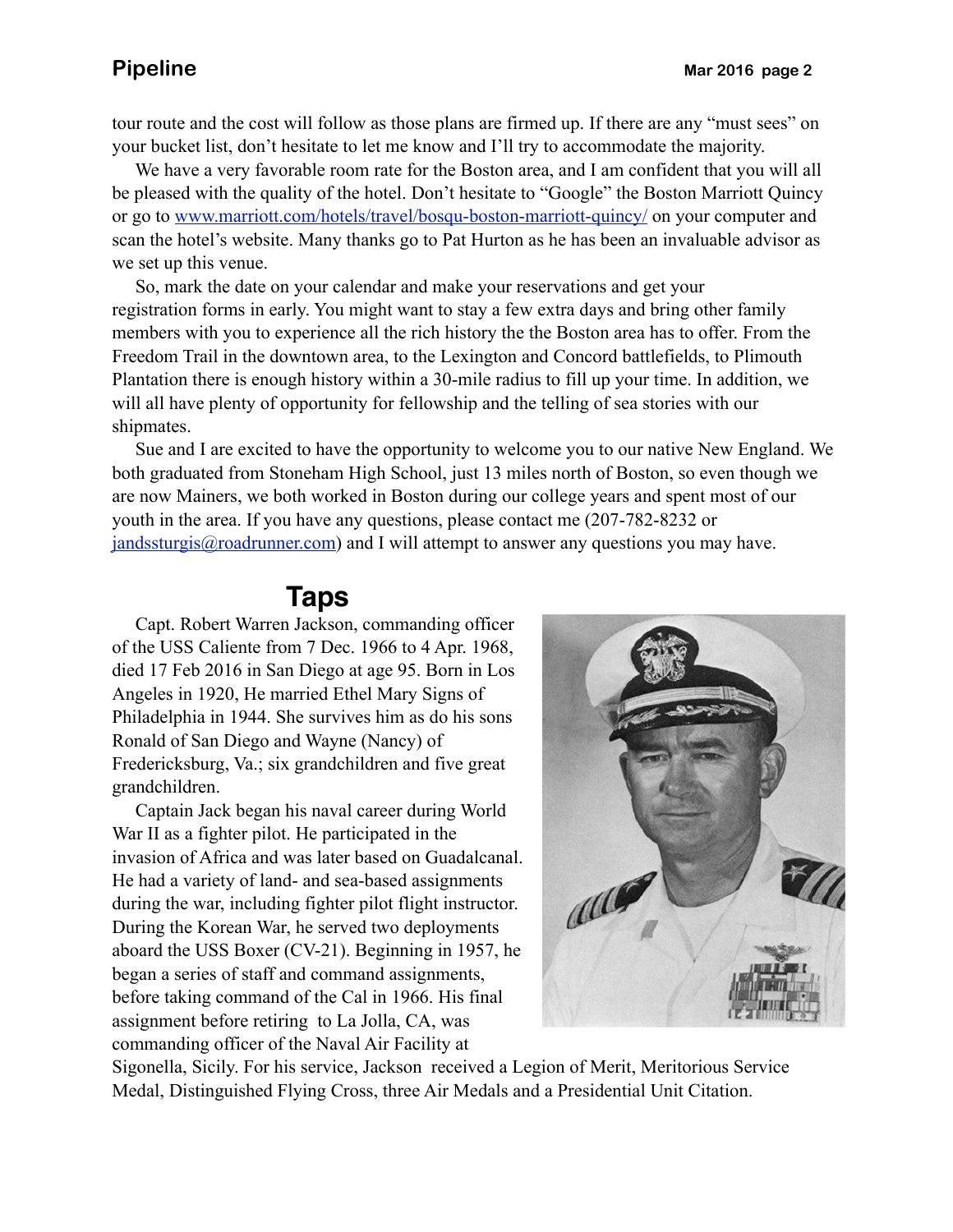# **A personal memory of Capt. Jackson**

By Pat Hurton, SK2 1962-1966

 example of what caring and gracious hosts should be. Bob's leadership skills, and Ethel's I first met Capt. Robert W. Jackson and his wife Ethel at the USS Caliente's 6 June 1997 reunion in Washington D.C. With more than 90 attendees to host and shepherd around Washington, Bob, as captain of the Association, and Ethel provided all attendees with an support, made the reunion very successful.

 Only an excellent leader can gain the support of others to make an endeavor a success and Bob demonstrated those skills throughout his life. From the first day of the Washington reunion, Charleen and I immediately knew we wanted to be part of the USS Caliente Association. Bob continued to be an officer in the Association through the May 1999 reunion in New York City. He attended his last reunion in San Diego in 2010.

 Charleen and I owe a debt of gratitude to Bob and Ethel for providing us such a great first introduction to the Association. Bob will be sadly missed by all who knew him.

# **Editor's message**

By Karl Seitz

 I'll keep it short. The Pipeline depends on you to provide the stories, photographs and memorabilia that fill these pages. Our current supply is very low. We need you to write



USS Caliente Association Chairman: Jeff Sturgis Executive Committee: Mike Copeland, Dave Ludemann, Greg Perett ,Tom Rawlinson and Steve Selzer Treasurer: Pat Hurton Pipeline Editor: Karl Seitz



 The Pipeline is the official quarterly newsletter of the USS Caliente Association. It is a place to share your memories and pictures. Please send them via e-mail to seitzao53@gmail.com or by regular mail to Karl Seitz, 1212 30th St. South, Birmingham, AL 35205-1910.

 Association dues are \$10 per year due Jan. 1, payable by Jan. 15. Checks should be made out to The USS Caliente Association and mailed to treasurer Pat Hurton, 156 Greenfield Drive, Chico, CA 95973-0185.

 Chairman Jeff Sturgis can be reached via email at [jandssturgis@roadrunner.com](mailto:jandssturgis@roadrunner.com) or by mail at 84 Old Woodman Hill Rd, Minot, ME 04258

Masthead picture of USS Caliente (AO-53) used with permission of Dan Davis.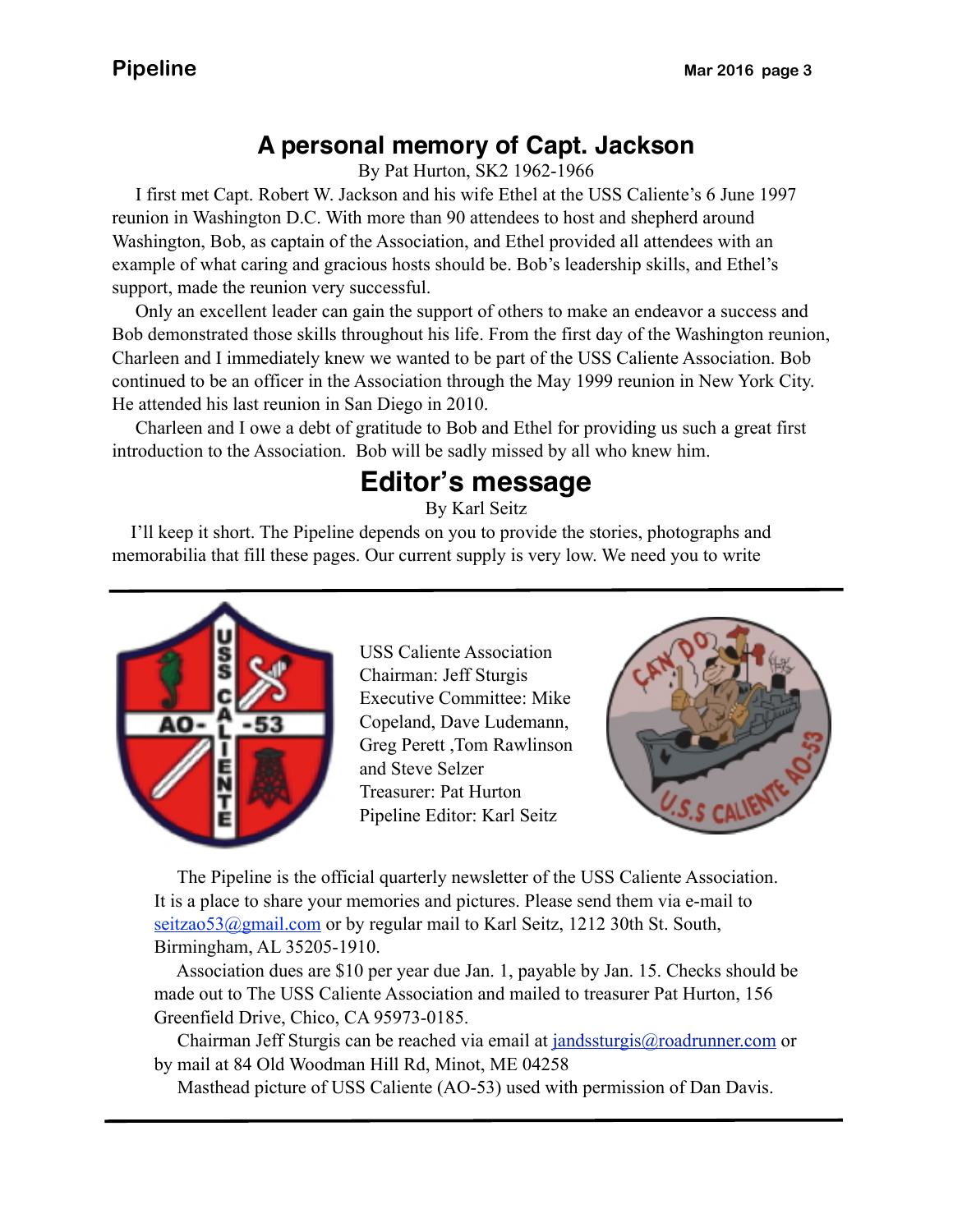something. It doesn't have to be polished, that's my job. Share your pictures, either from your time on the Caliente or of a souvenir you have at home. We want anything Calienete related. Send it to one of my addresses on the previous page.

## **Memories An unrep while planes are launched**

By Sam Birchill, SN, 1967-68

 Like all time past, dates sometime get confused, but this must have been in early 1967, during my first Westpac cruise. It was a night unrep with the USS Enterprise. I was working forward on the Avgas rig and the ship was at 14 knots. We were doing the extra 3 knots because the Enterprise was doing combat air oops while we were refueling her. It was a very long unrep but I remember sitting by my rig after we finished and seeing F-4s connected up to the starboard catapult. I remember how huge those planes looked and all of the ordinance that was hanging on them. The noise was completely overwhelming and then they put up the blast fence; kicked in the afterburners and the noise level tripled. I might have gotten some of my hearing loss that night. They launched what seemed to be. a lot of airplanes. After about 90 minutes they started coming back and landing. At some point during the unrep we had to adjust our course because the wind evidently changed some. They then loaded up some more planes and sent them off into the night.

 Being a peon at the bottom of the food chain, I never knew exactly where we were and I never found out exactly who and what those planes were sent to attack.

 Somebody must have needed help in a big way, really quickly. I can't imagine what rules were broken that night but there must have been a lot.

### **Return from Westpac - 1970**

By Jeff Sturgis, LTJG, 1970-1972

 I joined the Cal in Subic in the middle of her 1970 Westpac cruise, flying in from the states after graduating from Supply Corps School in Athens, Georgia. I quickly acclimated myself to the jobs of Disbursing, Ship's Service and Assistant Supply Department Officer. Greg Perett was the Supply Department Officer and we soon were working well together along with the great crew in the Supply Department. Capt. Owen Oberg was the CO. He was a Naval aviator and was sent to the Cal as CO to learn how to pilot a big slow ship with a large turning radius. Oilers were often the training ships for COs who would later go on to command carriers because they behaved in a similar fashion while underway. In fact, Captain Oberg went from the Caliente to the Kitty Hawk (CV-63) as CO and shortly thereafter made rear admiral.



A reminder if you are on Facebook, Jack Hughes has created a Facebook group for former crew members of the USS Caliente (AO-53) and their families.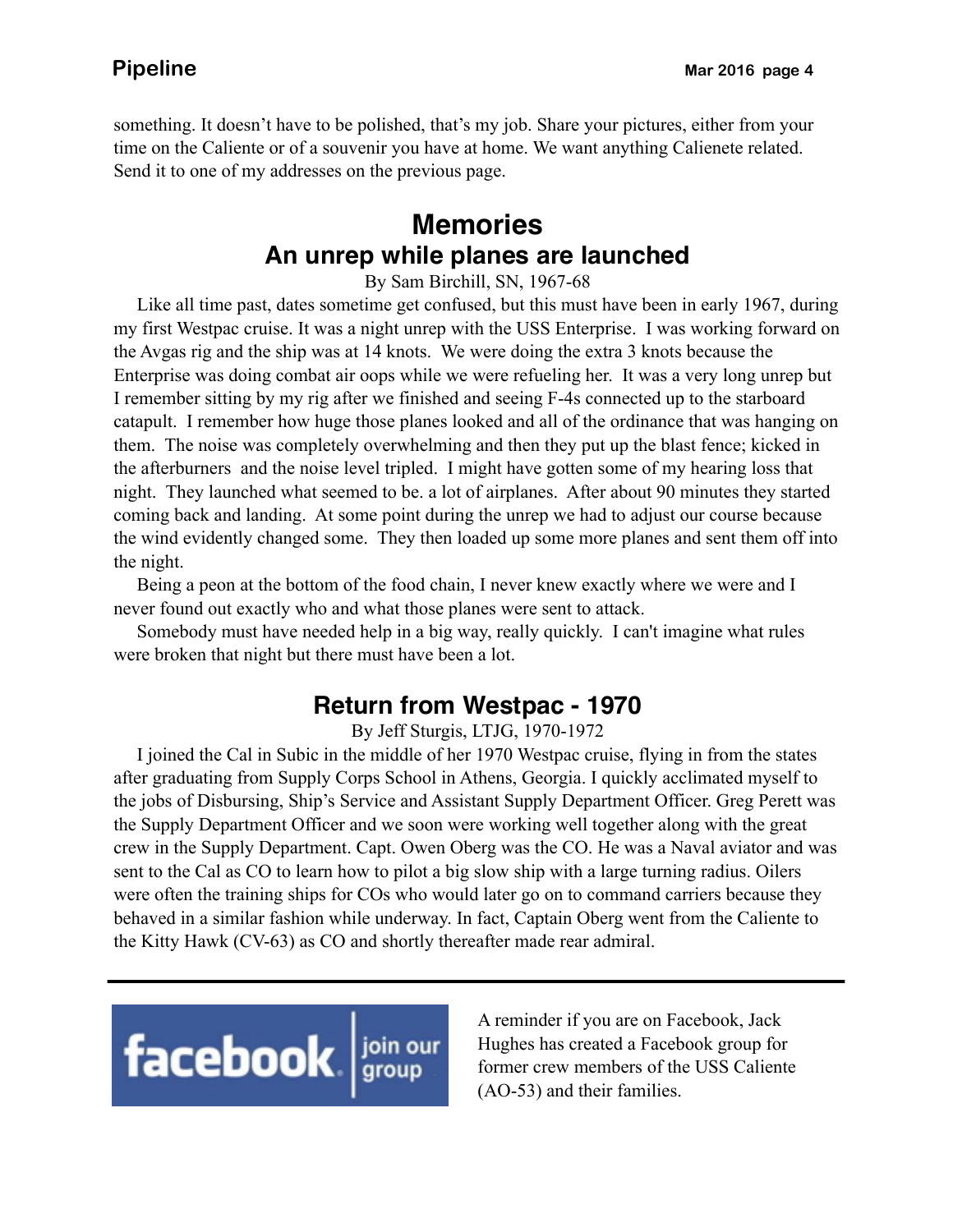There are many stories of that deployment, but I want to focus on the events that happened on our return voyage to the States. We found out in September that we would be returning to the States at the end of the month. Shipmates from the Vietnam era will remember that there were several perks that accrued to those who served in the combat zone. The first was \$65 a month combat pay. Next was exemption from paying income taxes for each month spent in the combat zone. The last was free mail sent from the combat zone.

 As I remember, to qualify one of two things had to happen. First, a service member had to be in the combat zone for 6 consecutive days or second, he had to have taken part in a tactical operation in the combat zone. Tactical operations were usually defined as taking any part in a hostile action. However, there were other non-combat categories. For us in the blue water navy, an unrep was defined as a tactical operation and the combat zone was defined as being within three miles of the Vietnam coast.

 Once we found out we were returning to the States, Captain Oberg called me and the navigator up to his cabin for a meeting. Since it was the end of September, he wanted to know the minimum conditions that would have to occur for the Caliente to qualify for combat pay in the month of October. After a short examination of the disbursing regs, we determined that we could start an unrep in the evening hours of Sept. 30 within the three-mile limit and continue until just past 2400 hours into Oct. 1.

 That's exactly what we did. We scheduled an unrep with a couple of tin cans on the 30th, and the last one broke away around 0030 hours on Oct. 1. We then headed straight to Subic to load enough fuel to ballast down for our trip back to Long Beach having met the requirements for combat zone benefits for the month of October.

 However, after starting our return to the States on a high note, the voyage went downhill from there. We first stopped in Yokosuka for some minor repairs. Then we steamed for Pearl Harbor where we were scheduled for few days of liberty before the final leg to Long Beach. It would be a nice reward for the crew after a long deployment. But while in transit, we were ordered to be the duty oiler for an ASW exercise, HUKASWEX 4-70, that was being held off the coast of San Diego. That meant our stay in Pearl was reduced from several days to 4 hours! We manned the rail on the way into the harbor as we passed the Arizona Memorial and manned it again 4 hours later as we passed it on the way out. The only people who got ashore were several members of the Supply Department as we loaded fresh vegetables, fruit and milk and a few repair parts. So, not only was our liberty in Pearl nixed, but we also were delayed by several days getting back to Long Beach as we refueled the tin cans and the Ticonderoga (CV-14) during the operation. Of course, this put a serious damper on the morale of the crew and its anticipation of seeing loved ones from whom we had been separated for so long.

 As we detached from the exercise and finally headed for Long Beach, a final obstacle arose. As an oiler, we mostly carried black oil and JP-5. However, the Navy at this time still had a few piston-driven aircraft on its carriers. So we were carrying Avgas in two forward tanks in the event that the carriers needed that fuel. Because of that, when returning to the States we had to immediately go to the fuel pier in San Pedro and offload the Avgas.

 Due to its volatility, there was no liberty while we were unloading. The smoking lamp was out and any activities that could cause a spark were prohibited. As I remember during the offloading of Avgas the regulations stipulated that the crew stood port and starboard watches and no one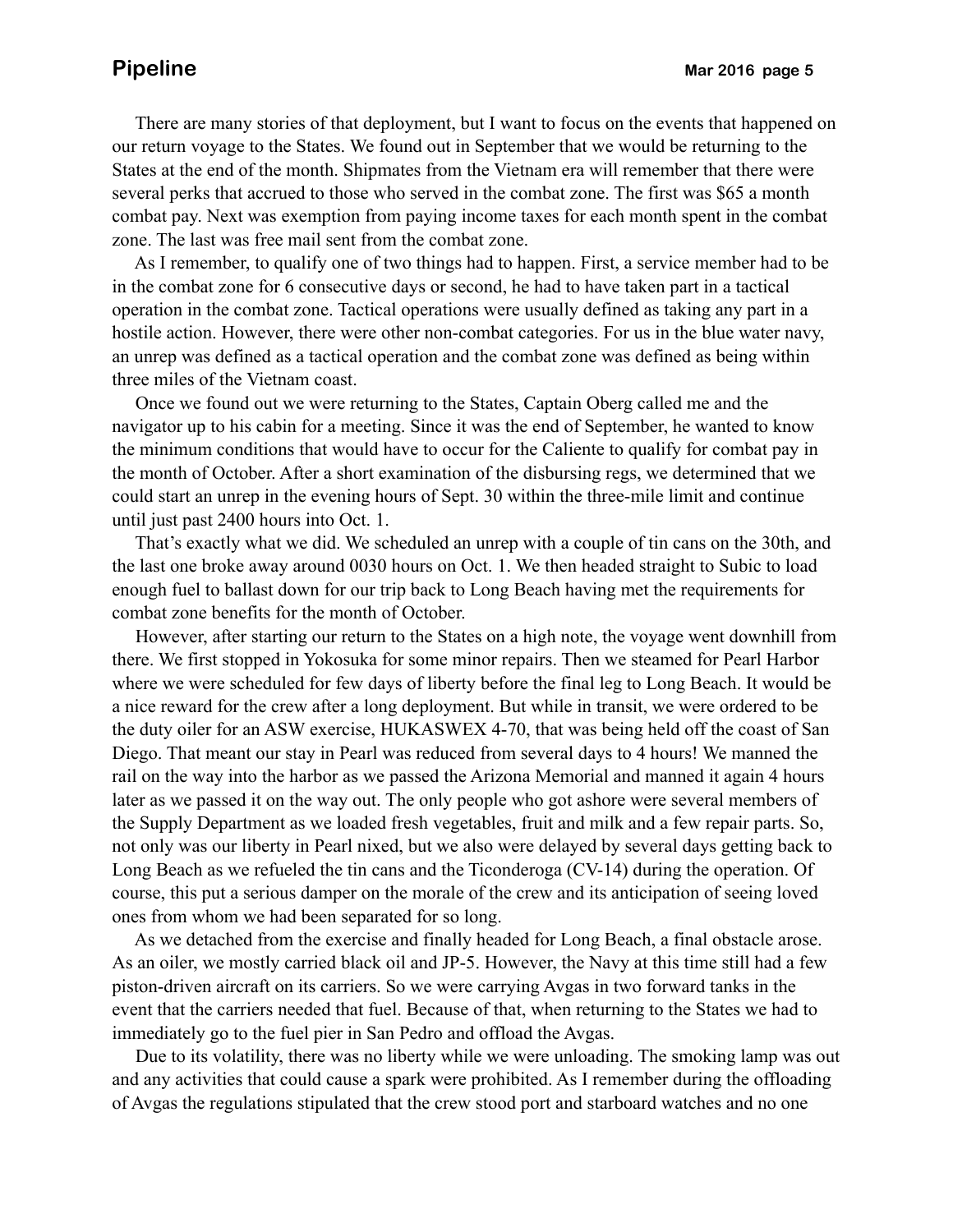was allowed liberty as everyone was needed should a fire or explosion occur. The offload would have taken about 24 hours and would become the final obstacle to a weary crew wanting to get home!

 However, Captain Oberg came through again. A day out of Long Beach he informed the Supply Department, with tongue firmly planted in his cheek and a mischievous grin on his face, that the Avgas tanks had been breeched and were contaminated with sea water. There was nothing left to do but to survey the gas and pump it over the side! While we couldn't find anyone else on the ship who could corroborate his story, there wasn't one crew member who would ever contradict the captain's version of the events.

 So, we secured all activities on the ship and a day outside of Long Beach took a few hours to pump thousands of gallons of "contaminated" gasoline over the side while out at sea. We then pulled directly into Long Beach, established a six-section watch, and were happily greeted by our wives and families as most of the crew went on liberty.

# **A Caliente Christmas**

 Joe Coia, CS3 1951-52, proudly sports his Christmas present, a new cap and jacket with the outline of the Caliente stitched into both. Information and pcture provided by daughter, Connie Coia, who says both of them are looking forward to seeing everybody in Boston.

# **Enough demand?**

 Coincidently with the news of Joe's gift, Pat Hurton reports that there have been quite a few requests for Caliente hats lately. He says the association could order some if there is sufficient demand. Please let Pat Hurton know if you would like one so he can gauge whether to proceed. His e-mail address is [gigandpat26@att.net;](mailto:gigandpat26@att.net) USPS address is USS Caliente Association c/o Pat Hurton, 156 Greenfield Drive, Chico, CA 95973-0185.

### **Reunion information pages 7, 8**

Readers of print Pipeline may want to use a photocopy of page 8 to register so they can keep schedule found on page 7.

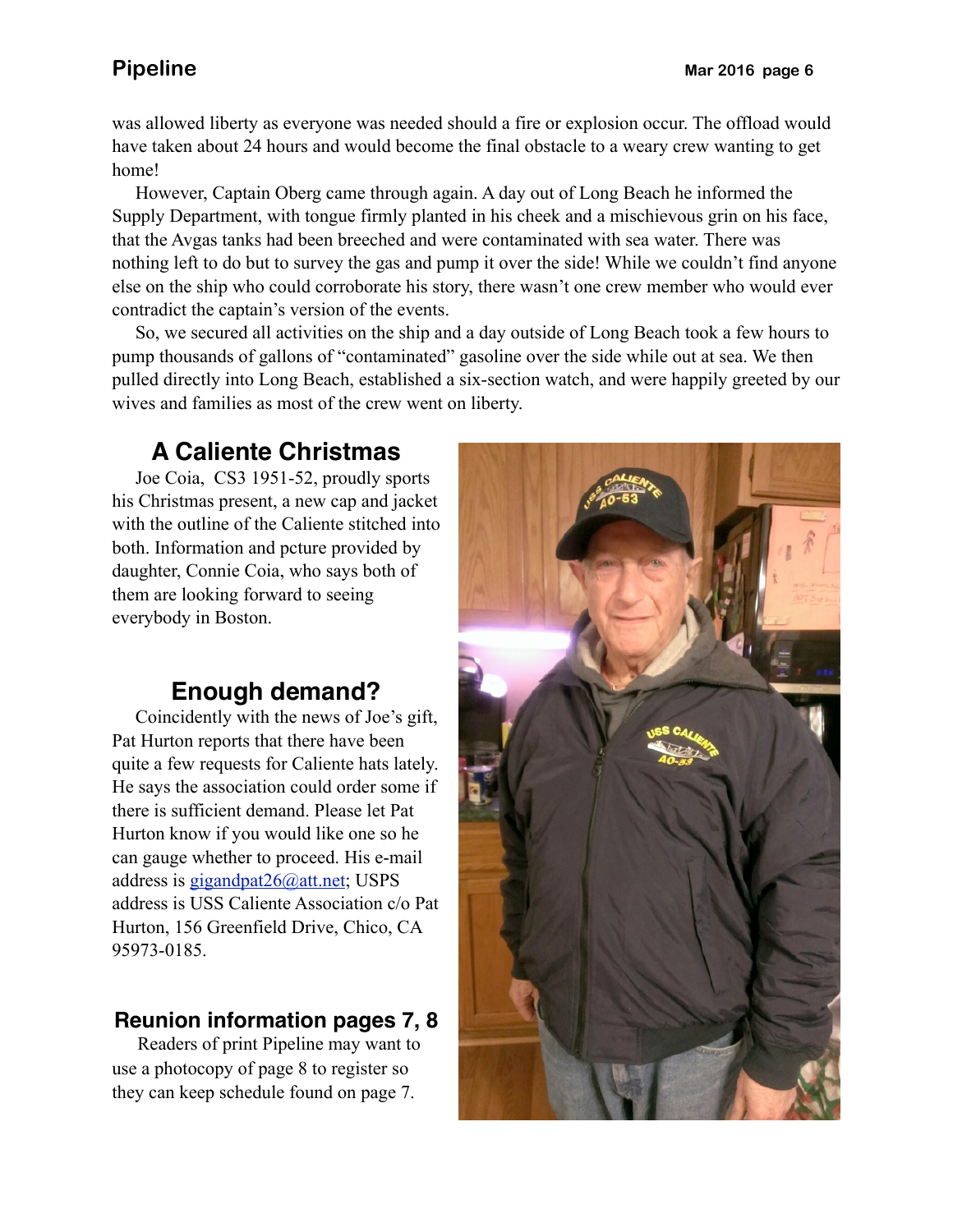## USS CALIENTE (AO-53) BOSTON REUNION









### BOSTON MARRIOTT QUINCY 1000 Marriott Drive, Quincy, MA 02169 9 Sept. - 12 Sept. 2016

 Reservations can be made at the Boston Marriott Quincy by calling 1-800-228-9290 or 617-472-1000 and identifying yourself as a part of the USS Caliente Reunion. The room rates are good for three days prior and three days after the reunion dates. The group rate is \$139.00 per room plus a 11.7% charge for state and local taxes. The cutoff date for reservations is Thursday, August 18, 2016. Parking is available at no charge.

## Reunion Agenda

## Thursday, 9 September

a) Hotel check-in

b) 3:00 PM-6:00 PM-reception with snacks provided

### Friday, 10 September

- a) 7:00 AM 9:00 AM Continental Breakfast
- b) Free time/Boston Tour

### Saturday, 11 September

- a) 7:00 AM 9:00AM Continental Breakfast
- b) 9:00 AM Annual Business Meeting
- c) Free Time
- d) 6:30 PM Pre-banquet Social Gathering
- e) 7:00 PM Banquet

### Sunday, 12 September

- a) 7:00 AM 9:00 AM Continental Breakfast
- b) 9:00 AM Noon Farewells